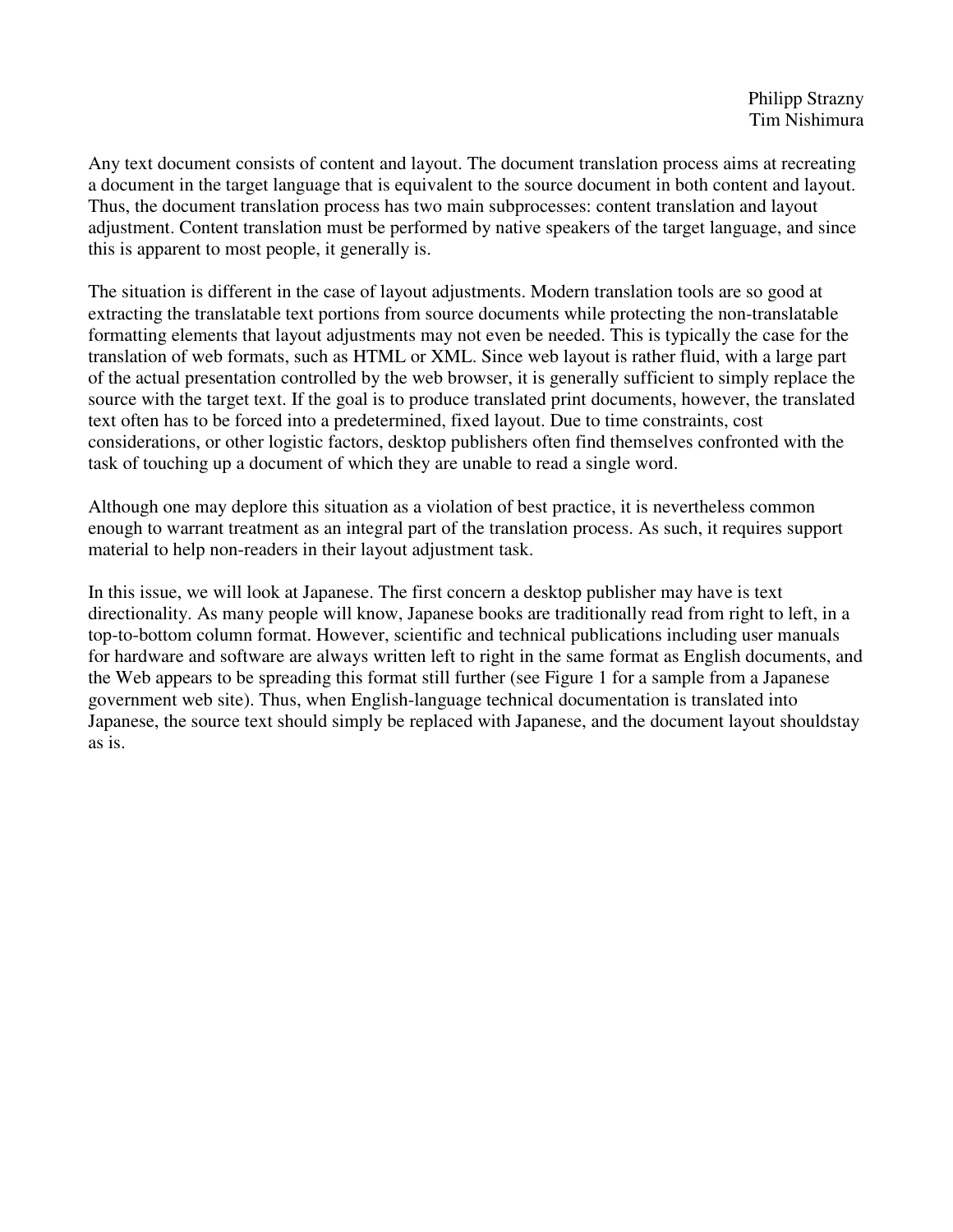

When space is tight in print documentation, it is often necessary to adjust line breaks manually. For a non-reader, Japanese text appears daunting at first glance, since words are often not separated by spaces. However, Japanese writing has a number of surface characteristics that can be a useful guidance.

First, Japanese uses punctuation marks to delimit sentences (period: ...), subclauses (comma: ...) and insertions (parentheses). Thus, just like in English, it is always safe to insert a line break after a period, or a comma, a closing parenthesis, or before an opening parenthesis. When foreign words are transcribed into Japanese script, spaces are indicated either with the ・character or a one-byte space. Inserting a line break immediately after this dot character or the space is acceptable.

The Japanese writing system uses three different sets of characters, each one for a specific purpose. Chinese characters, called *Kanji*, are used to convey concepts or word meanings – they are *logographic*  symbols. Thus, *Kanji* carry the main meaning of Japanese texts. *Kanji* are fairly easy to recognize, since most of these symbols look fairly intricate, for example: 控訴審判決. Since Japanese uses many hundred *Kanji*, a complete listing is impractical.

*Hiragana* are symbols of Japanese origin which form a syllabary. This means that, like English letters, they stand for a speech sound rather than a word meaning. However, while English letters generally represent a single sound, *Hiragana* represent a whole syllable. This is the complete set of *Hiragana*:

## あいうえおかきくけこさしすせそたちつてとなにぬねのはひふへほまみむめもやゆよらりる れろわゐゑをんがぎぐげござじずぜぞだぢづでどばびぶべぼぱぴぷぺぽゃゅょ

*Hiragana* are used to represent grammatical information, i.e. they roughly correspond to English prepositions, conjunctions, and similar function words. *Hiragana* are generally attached at the end of a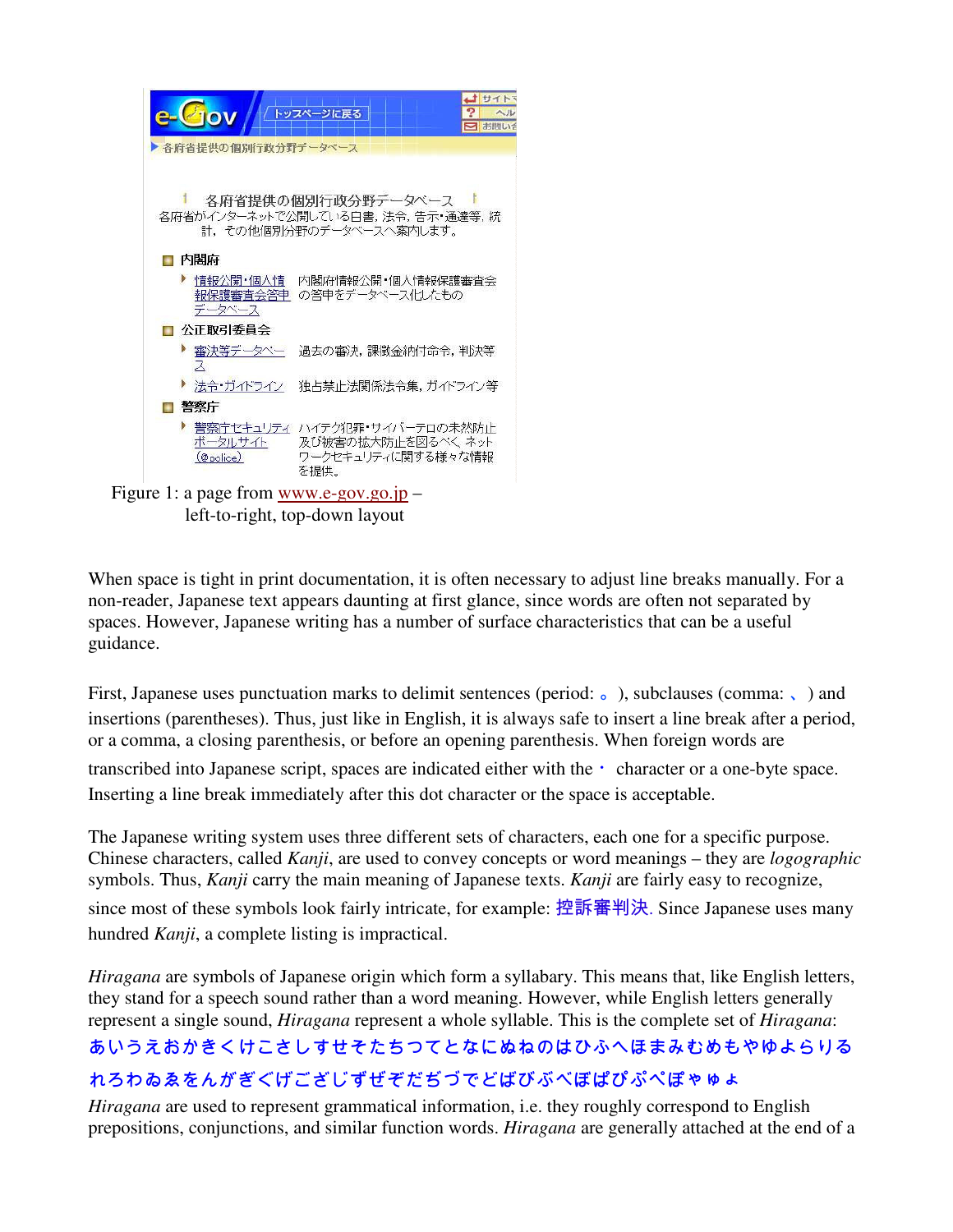word, i.e. *Hiragana* typically form a unit with preceding *Kanji*.

*Katakana* look like an "edgier" form of *Hiragana*:

## コサシスセソタチツテトナニヌネノハヒフヘホマミムメモヤユヨラリルレロワャュョィェォ ンガギグゲゴザジズゼゾダヂヅデドバビブベボパピプペポヴ

*Katakana* are used for transcribing foreign words and names.

In some cases, as in product names or entity names, Japanese also uses Western script. Besides, Arabic numbers are commonly used in Japanese just like in English.

Since these fairly easily distinguishable symbol sets are used for such different purposes, it is possible to make some useful generalizations for basic layout adjustments:

- Try not to separate adjacent *Kanji* symbols, i.e. adjacent *Kanji* should stay together as much as possible. However, when a long series of Kanji (three or more) extends beyond the line limit, you may separate them.
- Less than three adjacent *Hiragana* and adjacent *Katakana* should always stay together. Any series of three or more *Hiragana* or *Katakana* characters can generally be separated. The only exception are character combinations that form a single syllable. These character combinations, however, are also easily identifiable, as the second and third character is smaller in size than the first one, for

example, チェッ, ちぇっ, タッ, or たっ. Furthermore, the long vowel sign " $-$ " that is attached to *Hiragana* or *Katakana* should never be separated from the preceding characters, as this sign constitutes a part of the same syllable.

- never separate *Kanji/Katakana/Western script* from immediately following *Hiragana*
- never separate *Arabic* numerals from immediately following *Kanji*
- you can separate *Arabic* numerals from immediately following *Hiragana/Katakana/Western script*
- you can separate *Hiragana* from immediately following *Kanji*/*Katakana/Western script/Arabic numerals*
- you can separate *Katakana* from immediately following *Kanji*/*Western script/Arabic numerals*
- you can separate *Kanji* from immediately following *Katakana*/*Western script/Arabic numerals*
- you can separate *Western script* from immediately following *Kanji*/*Katakana/Arabic numerals*

Here is some sample text. All Kanji are shown in blue, Katakana in light blue, Hiragana in green:

神奈川県の米軍厚木基地内の工事を巡り、談合により入札価格が不当につり上げられた

として、米政府が日本の建設会社など13社に総額約6億8000万円の損害賠償を求めた 訴訟の控訴審判決が5日、東京高裁であった。

テニス・AIGオープン第4日(5日・有明テニスの森公園=AIGグループ特別協賛、

読売新聞社後援)― ― 男子シングルス3回戦は、世界ランク1位のロジャー・フェデラー

(スイス)が、昨年優勝のウェスリー・ムーディ(南アフリカ)を圧倒し、8強入り。

Here is the same text again, with  $\#$  inserted to mark possible line breaks: